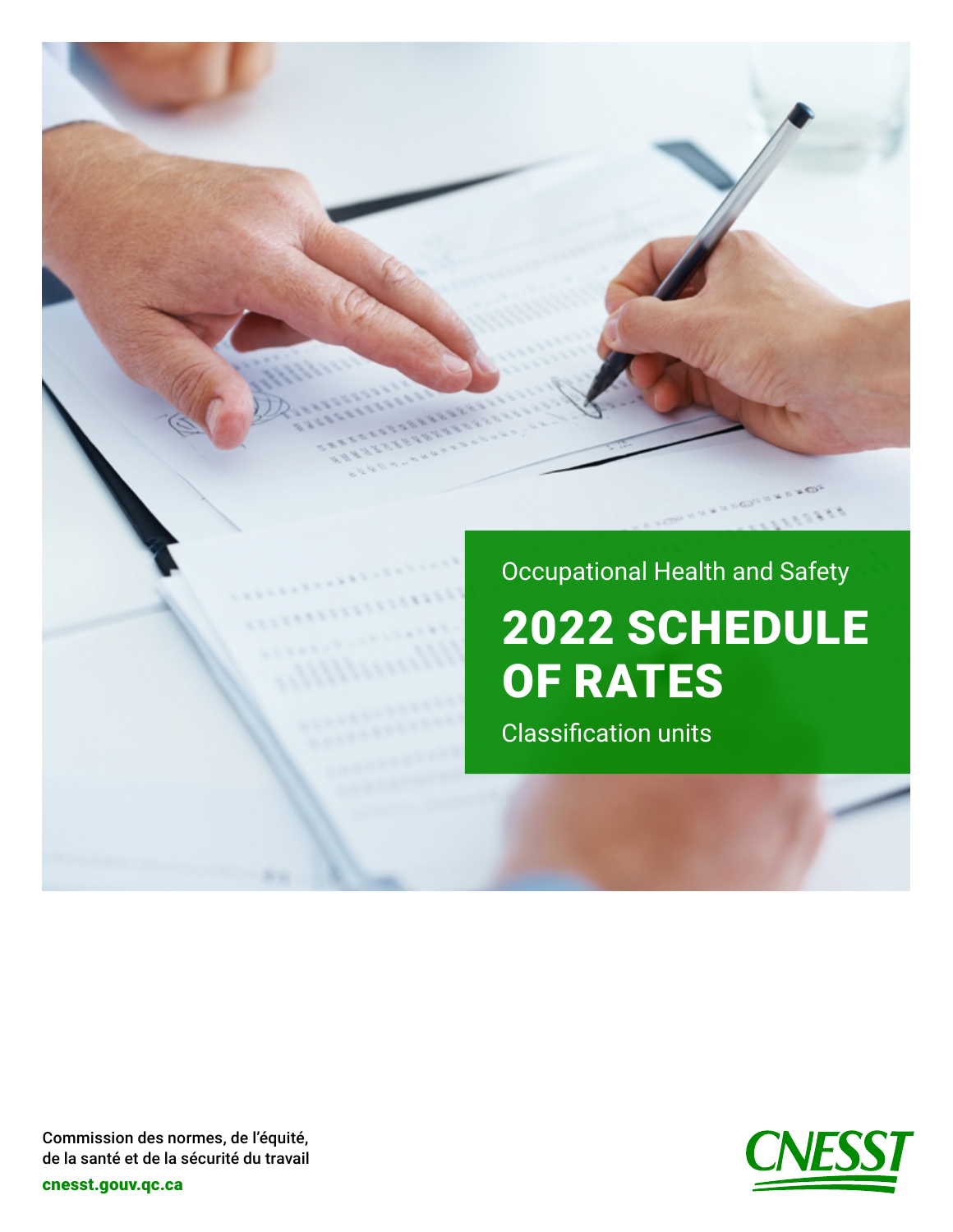This document is produced by the Vice-présidence aux finances in collaboration with the Direction générale des communications.

Original version in French Reproduction authorized subject to mention of the source

© Commission des normes, de l'équité, de la santé et de la sécurité du travail, 2022

Legal deposit – Bibliothèque et Archives nationales du Québec, 2022 Legal deposit – Library and Archives Canada, 2022

ISBN 978-2-550-90972-9 (PDF)

January 2022 To obtain more up-to-date information, please visit our website at **[cnesst.gouv.qc.ca](https://www.cnesst.gouv.qc.ca)**.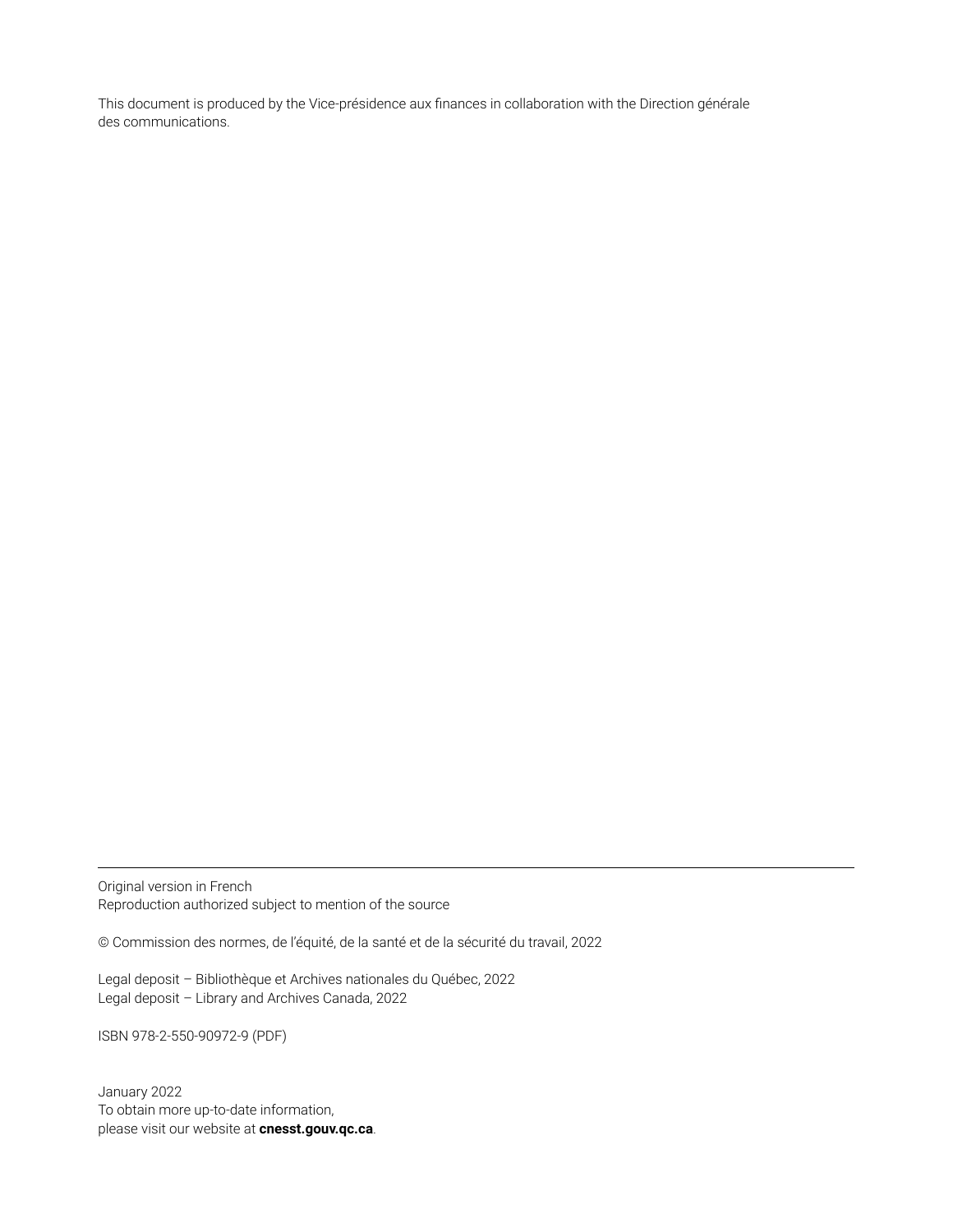## **Notice**

The information provided in this document has no legal value. The official reference documents are the *Act respecting industrial accidents and occupational diseases* (CQLR, chapter A-3.001) and the *Regulation respecting financing* (CQLR, chapter A-3.001, r. 7).

The *Schedule of Rates* contains only the titles of classification units. However, the Regulation details the activities covered by the classification units. For more information, consult the *Regulation respecting financing*, published in the *Gazette officielle du Québec*.

Under certain criteria, an employer classified in a unit marked with an asterisk (\*) may also be classified in an exceptional unit.

# Table of Contents

| Premium rates pertaining to the financing of joint sector-based |  |
|-----------------------------------------------------------------|--|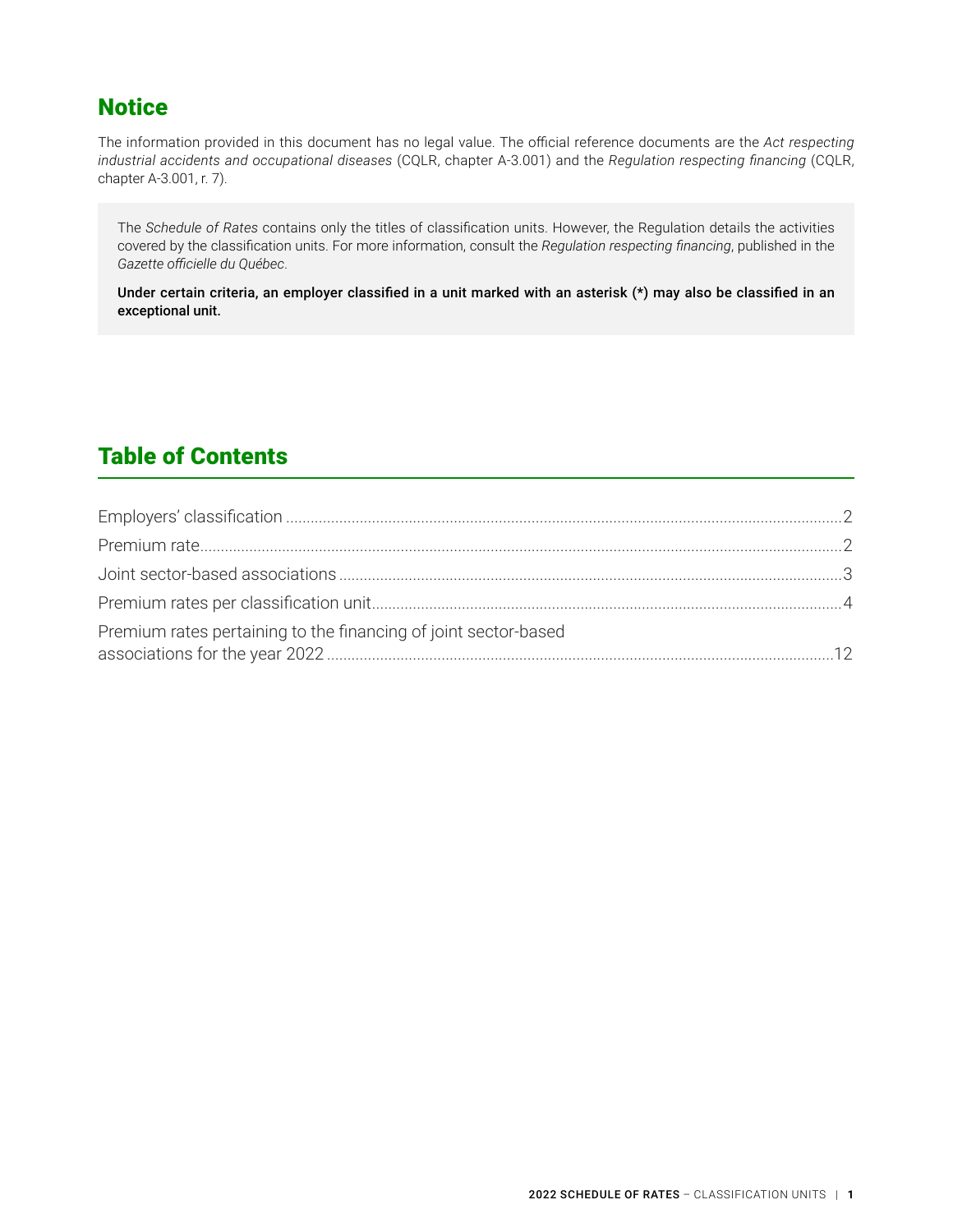## <span id="page-3-0"></span>Employers' classification

In matters of occupational health and safety, the classification of an employer in one or more units is based on the nature of all the activities it carries out. This classification is made on the basis of the information that the employer provides the CNESST in that respect.

To reflect the specific risks of a business as accurately as possible, the CNESST takes into account only the activities that the business actually carries on. The outsourced activities are not taken into account for classification purposes.

For example, a clothing manufacturer that manufactures, stores, transports and sells its products will be classified under unit 17030 (*clothing manufacturer; shoe manufacturer; shoemaker operation; leather or leather imitation items manufacturer*), because all these activities contribute to clothing manufacturing.

However, if the manufacturing is done by a subcontractor, the employer will be classified under unit 54040 (*clothing or clothing accessories business; shoe business; luggage or leather goods business*).

Moreover, an employer may be classified in more than one unit if it carries on various activities that are of a different nature; this means that an employer that carries on two activities at once, that is, the operation of a restaurant and a convenience store, will be assigned two classification units.

Lastly, though some of an employer's activities, considered alone, might suggest classification in more than one unit, if these are support activities performed for the employer's own purposes, classification will be in a single unit only. Such activities would not be considered activities of a different nature.

For example, the delivery of a product manufactured by an employer, because it is an activity supporting manufacturing, will be included in the unit that corresponds to the manufacture of that product. However, if the employer also makes deliveries for other businesses, it will also be classified in the unit that corresponds to such transportation, because making deliveries is then its secondary activity.



#### Premium rate

To determine the premium rate corresponding to a particular unit, the ratemaking process involves two steps: establishing the average rate, and calculating unit rates.

The average rate takes into account the financial requirements related to the administration of the occupational health and safety plan and all the insurable payrolls of employers registered with the CNESST. For 2022, the CNESST evaluates the financial requirements of the plan at \$2.91 billion and estimates the insurable wages at \$174.0 billion. The average premium rate for 2022 is \$1.67 for every \$100 of payroll.

The general unit rate is determined by taking into consideration the corresponding risk index for each unit. The index is obtained by comparing the experience data of a particular unit with that of all units. The unit rate is then calculated by multiplying this risk index by the average rate.

However, the CNESST sets different rates for enterprises whose activities come under federal jurisdiction. Their individual rates are lower because they are not subject to certain provisions of the *Act respecting occupational health and safety*. Therefore, those rates do not take into account the costs of prevention plans and the *For a safe maternity experience program*.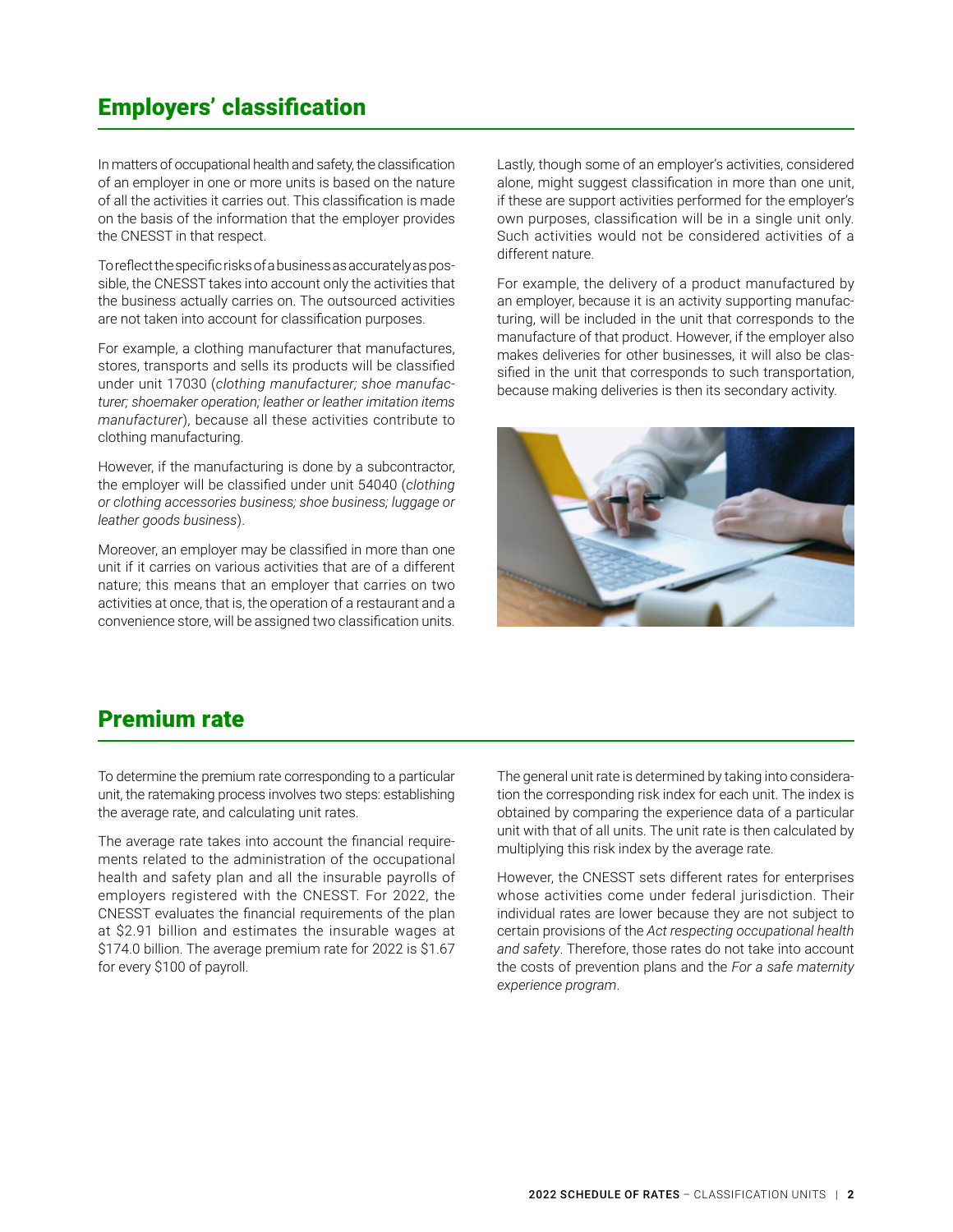## <span id="page-4-0"></span>Joint sector-based associations

Joint sector-based associations are bodies devoted to the prevention of employment injuries. They provide workers and employers in their respective activity sectors with training and research services, information, advice and assistance in occupational health and safety matters. Specifically, they can help create and run health and safety committees, design and provide training and information programs, and draft prevention guides and technical data sheets.

With the exception of the construction sector, where they are mandatory under the *Act respecting occupational health and safety*, joint sector-based associations are created on a voluntary basis by employer and worker associations in the same activity sector. Joint sector-based associations are governed by joint boards of directors and financed by a specific assessment paid by the employers in the activity sectors for which such an association was formed. Therefore, a joint sector-based association assessment is added to the premium of these employers. This rate varies from \$0.022 to \$0.080 for every \$100 of insurable payroll in 2022.

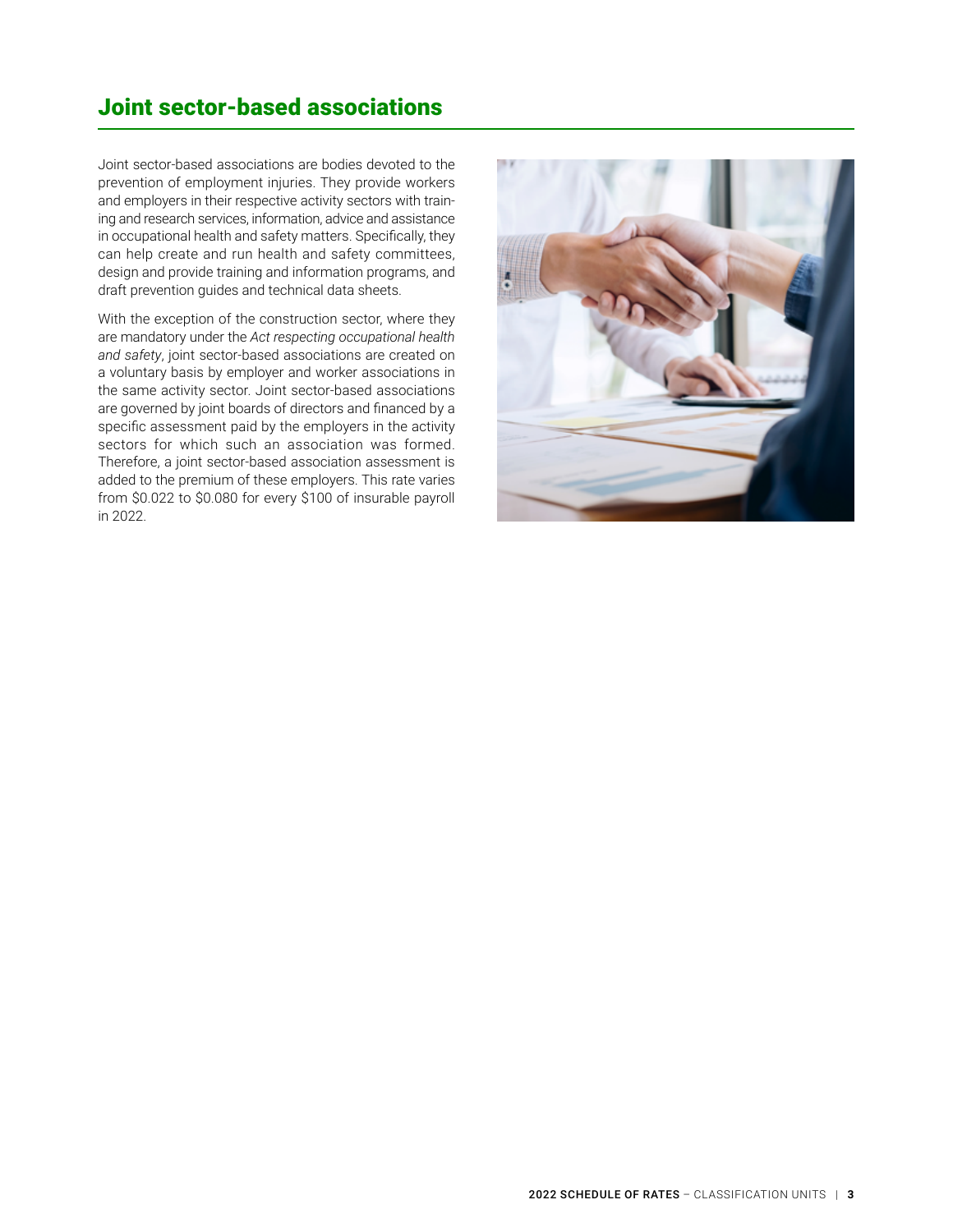# <span id="page-5-0"></span>Premium rates per classification unit

| <b>Unit</b><br>number | <b>Unit title</b>                                                                                                                                                                                                                                 | General<br>rate | <b>Special</b><br>rate |
|-----------------------|---------------------------------------------------------------------------------------------------------------------------------------------------------------------------------------------------------------------------------------------------|-----------------|------------------------|
| 10110                 | Breeding of cattle; operating a dairy cattle herd; breeding of horses; horse boarding or<br>dressage service; operating a riding centre, a horse school or a racing stable; operating<br>a farm animal auction site; breeding of domestic animals | 4.03            | 3.71                   |
| 10120                 | Breeding of pigs; breeding of sheep; breeding of goats                                                                                                                                                                                            | 4.54            | 4.20                   |
| 10130                 | Breeding of poultry; production of poultry or game bird eggs; operating a hatchery;<br>poultry capture and caging service; candling and classification of eggs; breeding of<br>rabbits; fish-farming; beekeeping                                  | 3.42            | 3.11                   |
| 10140                 | Growing of cereal crops; growing of seeds or legumes; growing of forage crop plants;<br>growing of fruit, vegetables or fine herbs in fields; growing of mushrooms; growing of<br>sod; growing of tobacco; harvesting of peat                     | 2.76            | 2.48                   |
| 10150                 | Growing of fruit, vegetables or fine herbs in a greenhouse; growing of ornamental plants;<br>growing of trees or shrubs; operating an orchard; maple growing                                                                                      | 2.84            | 2.55                   |
| 11110                 | Deep-sea fishing; mid-shore fishing; coastal fishing; freshwater fishing                                                                                                                                                                          | 5.58            | 5.22                   |
| 13110                 | Operating a ferrous metal mine                                                                                                                                                                                                                    | 1.54            | 1.28                   |
| 13120                 | Operating a non-ferrous metal mine; operating a salt or diamond mine                                                                                                                                                                              | 3.53            | 3.22                   |
| 13140                 | Operating a crushed or freestone quarry; operating a sandpit or a gravel pit; operating<br>an industrial or structural mineral mine                                                                                                               | 4.55            | 4.22                   |
| 13150                 | Core drilling for ore prospecting                                                                                                                                                                                                                 | 5.55            | 5.19                   |
| 13160                 | Sinking mine shafts; drilling declines, drilling mining roads or raising; drifting ore                                                                                                                                                            | 3.22            | 2.92                   |
| 14010*                | Forestry operations                                                                                                                                                                                                                               | 5.69            | 5.33                   |
| 14020*                | Forestry development                                                                                                                                                                                                                              | 6.47            | 6.09                   |
| 14030*                | Tree work                                                                                                                                                                                                                                         | 14.17           | 13.60                  |
| 15010                 | Slaughtering of animals; meat cutting service; butchering of meat                                                                                                                                                                                 | 4.58            | 4.24                   |
| 15020                 | Manufacturing luncheon meats; meat, fish or seafood processing; manufacturing<br>ready-made dishes                                                                                                                                                | 4.00            | 3.68                   |
| 15030                 | Manufacturing food for animals; mixing or processing of grains                                                                                                                                                                                    | 2.44            | 2.16                   |
| 15040                 | Manufacturing beverages, whether alcoholic or non-alcoholic; manufacturing fruit<br>or vegetable juice                                                                                                                                            | 2.11            | 1.84                   |
| 15050                 | Preparation of fruit or vegetables; manufacturing munchies                                                                                                                                                                                        | 3.45            | 3.15                   |
| 15060                 | Manufacturing pastry products; manufacturing bakery products; manufacturing flour;<br>manufacturing confectionery products                                                                                                                        | 2.77            | 2.49                   |
| 15070                 | Processing of coffee; processing of tea, spices, seasonings or fine herbs; manufacturing<br>herbal teas; roasting of nuts, almonds or legumes                                                                                                     | 2.08            | 1.81                   |
| 15080                 | Processing of milk; manufacturing dairy products                                                                                                                                                                                                  | 1.29            | 1.04                   |
| 16010                 | Manufacturing rubber tires; vulcanizing rubber tires                                                                                                                                                                                              | 2.18            | 1.90                   |
| 16020                 | Manufacturing rubber products                                                                                                                                                                                                                     | 2.78            | 2.49                   |
| 16040                 | Manufacturing plastic products                                                                                                                                                                                                                    | 2.60            | 2.32                   |
| 16050                 | Manufacturing reinforced plastic products                                                                                                                                                                                                         | 3.70            | 3.39                   |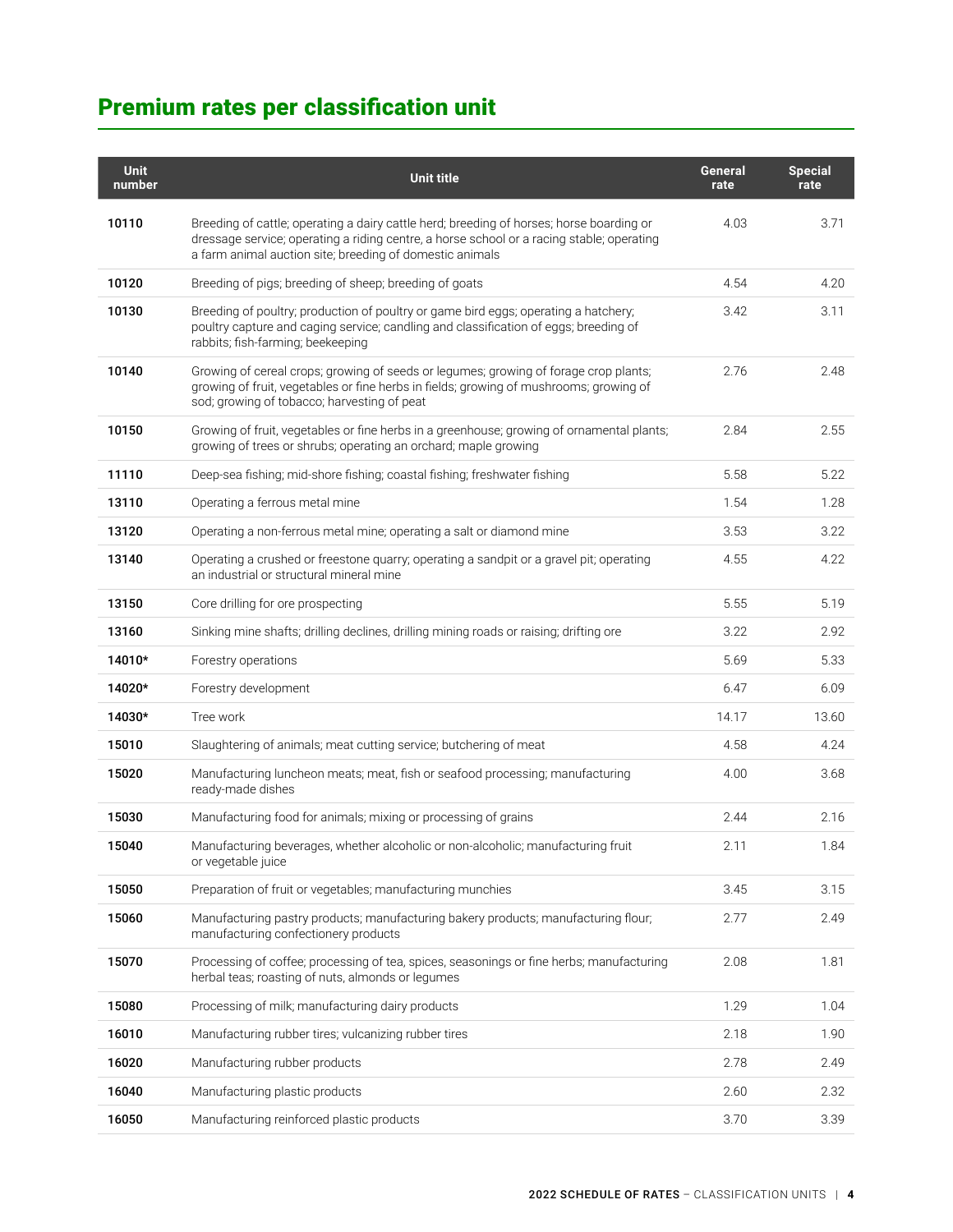| <b>Unit</b><br>number        | Unit title                                                                                                                                                                                                                                           | General<br>rate | <b>Special</b><br>rate |
|------------------------------|------------------------------------------------------------------------------------------------------------------------------------------------------------------------------------------------------------------------------------------------------|-----------------|------------------------|
| 16070                        | Manufacturing body hygiene and care products; manufacturing drugs                                                                                                                                                                                    | 1.38            | 1.13                   |
| 16080                        | Manufacturing cleaning or maintenance products; manufacturing adhesives; manufacturing<br>ink; manufacturing coating products; manufacturing fertilizers                                                                                             | 1.96            | 1.69                   |
| 16090                        | Synthetic resin manufacturing; crude oil refining; petrochemical products manufacturing;<br>chemical products manufacturing; ammunition manufacturing; explosives manufacturing                                                                      | 1.31            | 1.06                   |
| 17010                        | Manufacturing threads; manufacturing woven, knitted or needle punched fabrics, finishing<br>of threads, fabrics or clothing                                                                                                                          | 2.72            | 2.43                   |
| 17030                        | Clothing manufacturing; shoe manufacturing; operation of a shoe repair shop;<br>manufacturing of leather or imitation leather items                                                                                                                  | 1.42            | 1.17                   |
| 17040                        | Manufacturing or repairing articles made of canvas; manufacturing decoration<br>and furniture accessories made of textile materials                                                                                                                  | 3.27            | 2.97                   |
| 18010                        | Manufacturing doors and windows, in wood or plastic                                                                                                                                                                                                  | 2.59            | 2.30                   |
| 18020                        | Manufacturing solid wood panels; manufacturing wood floors; manufacturing wood<br>mouldings; manufacturing wood furniture components; manufacturing wood stairway<br>components; manufacturing wood cabinet doors                                    | 3.38            | 3.07                   |
| 18030*                       | Manufacturing in the plant or the workshop of wood frame buildings; manufacturing<br>in the plant or the workshop of mobile homes or worksite trailers having a wood frame,<br>manufacturing in the plant or the workshop of wood frame house panels | 7.14            | 6.74                   |
| 18040                        | Manufacturing wood coffins; manufacturing or restoring musical instruments having<br>a wood structure; manufacturing furniture, cabinets, counters or integrated furnishings<br>made of wood or having a wood structure in a cabinet-making workshop | 3.16            | 2.86                   |
| 18050                        | Manufacturing furniture or cabinets having a metal structure; manufacturing metal coffins;<br>manufacturing metal boats outside shipyards                                                                                                            | 2.87            | 2.58                   |
| 18060                        | Manufacturing cabinets having a wood structure intended to be attached to a structure;<br>manufacturing counters having a wood structure; manufacturing integrated furnishings<br>having a wood structure                                            | 3.47            | 3.16                   |
| 18070                        | Mass producing furniture or furniture frames made of wood or having a wood structure;<br>manufacturing mattresses or box springs                                                                                                                     | 2.38            | 2.10                   |
| 19010                        | Manufacturing, installation of commercial signs or exhibition stands                                                                                                                                                                                 | 4.68            | 4.35                   |
| 26050                        | Printing; reprography; binding; manufacturing paper or paperboard office supplies                                                                                                                                                                    | 1.64            | 1.38                   |
| 34010*                       | Sawmill; drying of wood; treatment of wood                                                                                                                                                                                                           | 3.83            | 3.51                   |
| 34030*                       | Manufacturing or assembling pallets or containers made of wood used in the handling<br>and transportation of merchandise; manufacturing wooden fences; manufacturing roof<br>trusses, joists or rafters made of wood                                 | 5.27            | 4.92                   |
| 34200*                       | Manufacturing paper pulp; manufacturing paper and paperboard; manufacturing wood<br>fibre boards                                                                                                                                                     | 1.85            | 1.59                   |
| 34210*                       | Transforming paper and paperboard; treating paper and paperboard; manufacturing<br>particle board; coating of boards                                                                                                                                 | 2.32            | 2.04                   |
| 34410<br>Exceptional<br>unit | Transportation                                                                                                                                                                                                                                       | 3.88            | 3.57                   |
| 35010                        | Manufacturing freestone products                                                                                                                                                                                                                     | 3.42            | 3.11                   |
| 35020                        | Manufacturing ready-mixed concrete; manufacturing asphalt                                                                                                                                                                                            | 4.14            | 3.82                   |
| 35030                        | Manufacturing concrete products                                                                                                                                                                                                                      | 2.85            | 2.56                   |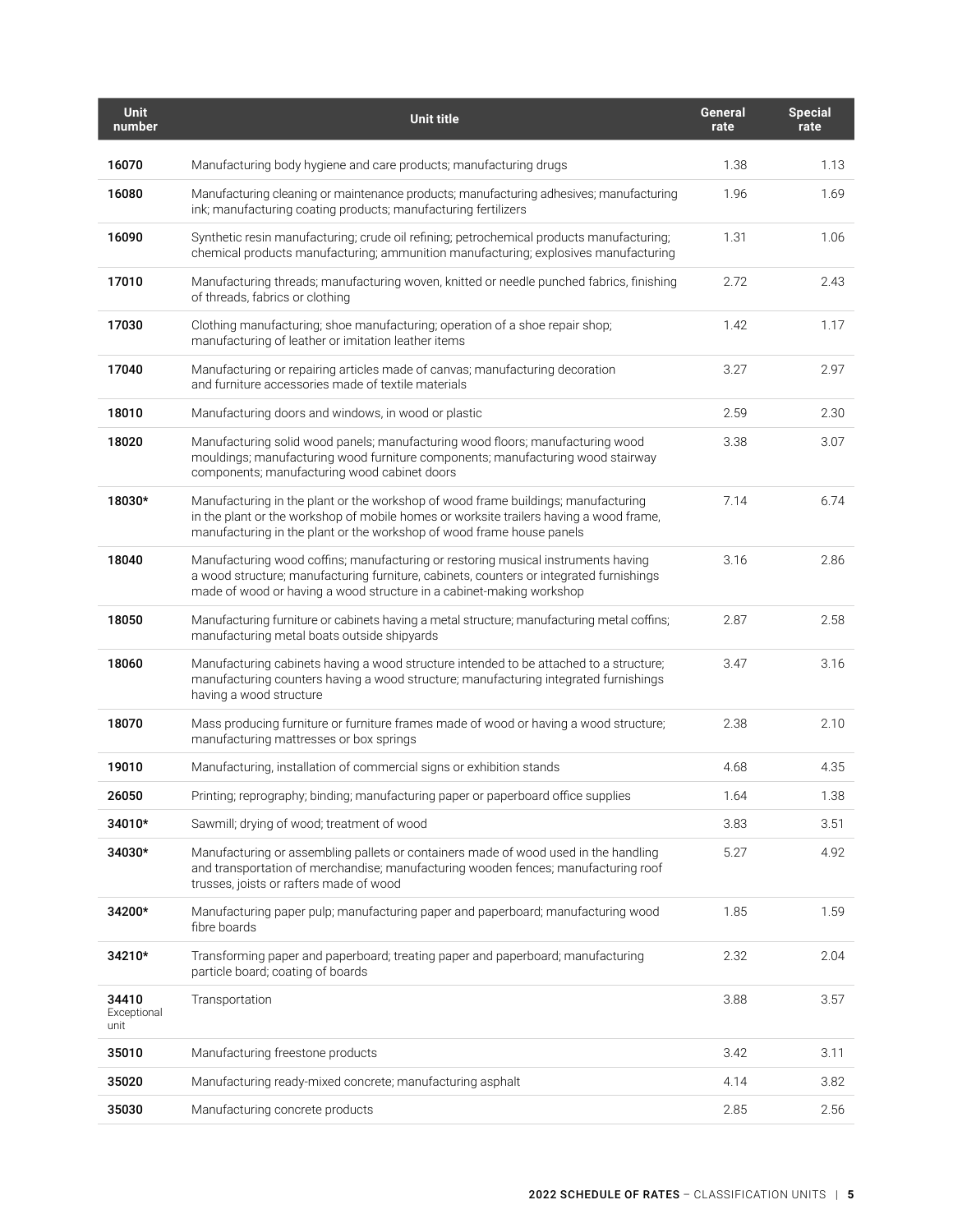| <b>Unit</b><br>number | Unit title                                                                                                                                                                                                                                                                                                                                                                                       | General<br>rate | <b>Special</b><br>rate |
|-----------------------|--------------------------------------------------------------------------------------------------------------------------------------------------------------------------------------------------------------------------------------------------------------------------------------------------------------------------------------------------------------------------------------------------|-----------------|------------------------|
| 35040                 | Transforming and finishing glass                                                                                                                                                                                                                                                                                                                                                                 | 2.62            | 2.34                   |
| 35050                 | Manufacturing clay-based products; manufacturing glass; manufacturing cement;<br>manufacturing lime; manufacturing refractory products; manufacturing gypsum panels                                                                                                                                                                                                                              | 2.29            | 2.02                   |
| 36050                 | Manufacturing metal products by cutting, bending, machining or forging; manufacturing<br>metal framing elements; manufacturing metalwork or ornamental iron products; operating<br>a stationary welding workshop; manufacturing scaffolding                                                                                                                                                      | 2.77            | 2.48                   |
| 36060                 | Manufacturing metal wire products                                                                                                                                                                                                                                                                                                                                                                | 2.97            | 2.68                   |
| 36070                 | Manufacturing doors and windows made out of metal, shopwindows, hothouses made<br>out of metal, metal garage doors; manufacturing architectural products by cutting and<br>assembling metal extrusions and tubular metal; manufacturing doors and panels of<br>refrigerated rooms; manufacturing banisters, fences and railings made out of aluminum                                             | 3.18            | 2.88                   |
| 36080                 | Painting in the workshop of metal products; plating and heat treatment of metals<br>in the workshop                                                                                                                                                                                                                                                                                              | 4.90            | 4.56                   |
| 36100                 | Manufacturing farm machines and equipment; manufacturing heavy equipment;<br>manufacturing trucks without the assembly of the power train; manufacturing trailers                                                                                                                                                                                                                                | 3.42            | 3.11                   |
| 36110                 | Manufacturing boilers and metal tanks; manufacturing heavy industrial machines<br>and equipment                                                                                                                                                                                                                                                                                                  | 2.77            | 2.48                   |
| 36120                 | Manufacturing heating, ventilation, air conditioning and refrigeration equipment;<br>manufacturing home appliances; manufacturing or assembling electric lighting<br>fittings; manufacturing pumps and compressors                                                                                                                                                                               | 1.69            | 1.43                   |
| 36130                 | Manufacturing commercial kitchen appliances and equipment; manufacturing machines<br>and equipment for the food, pharmaceutical and cosmetics industry; manufacturing<br>machines and equipment for the maple growing industry; manufacturing machine-tools<br>for working metal and woodworking; manufacturing machines and equipment for the<br>rubber, plastic, furniture and lumber industry | 1.43            | 1.18                   |
| 36140                 | Manufacturing and refurbishing transformers; manufacturing electric motors, generators,<br>alternators, generating sets; rewiring of electric motors, alternators and starters                                                                                                                                                                                                                   | 1.62            | 1.36                   |
| 36150                 | Manufacturing computer hardware and peripherals, telephone and communication<br>hardware, audio-video hardware, electric switching and connection devices, electric<br>and electronic parts and components, control panels and electric and electronic<br>measurement and control instruments panels                                                                                             | 0.84            | 0.60                   |
| 36160                 | Manufacturing aircraft                                                                                                                                                                                                                                                                                                                                                                           | 1.12            | 0.88                   |
| 36170                 | Shipbuilding in a shipyard                                                                                                                                                                                                                                                                                                                                                                       | 5.43            | 5.07                   |
| 36190                 | Manufacturing snowmobiles, personal watercraft, recreational all-terrain vehicles,<br>motorcycles and motorized golf carts; manufacturing scooters; manufacturing and<br>refurbishing passenger coaches for rail and subway transportation                                                                                                                                                       | 1.03            | 0.79                   |
| 36200                 | Manufacturing buses, ambulances, trucks with the assembly of the power train, travel<br>trailers, camping trailers, caravans and motorized trailers                                                                                                                                                                                                                                              | 2.25            | 1.98                   |
| 36300                 | Manufacturing of pig iron or steel; manufacturing ferroalloys; rolling, extruding or hot<br>drawing ferrous metals                                                                                                                                                                                                                                                                               | 1.98            | 1.72                   |
| 36310                 | Manufacturing or rolling of aluminum                                                                                                                                                                                                                                                                                                                                                             | 1.02            | 0.77                   |
| 36320                 | Refining of non-ferrous metals; rolling, extrusion or hot drawing of non-ferrous metals                                                                                                                                                                                                                                                                                                          | 1.46            | 1.20                   |
| 36330                 | Ferrous metals casting                                                                                                                                                                                                                                                                                                                                                                           | 4.55            | 4.22                   |
| 36350                 | Casting of non-ferrous metals; manufacturing by casting of parts using the cire<br>perdue process                                                                                                                                                                                                                                                                                                | 2.60            | 2.31                   |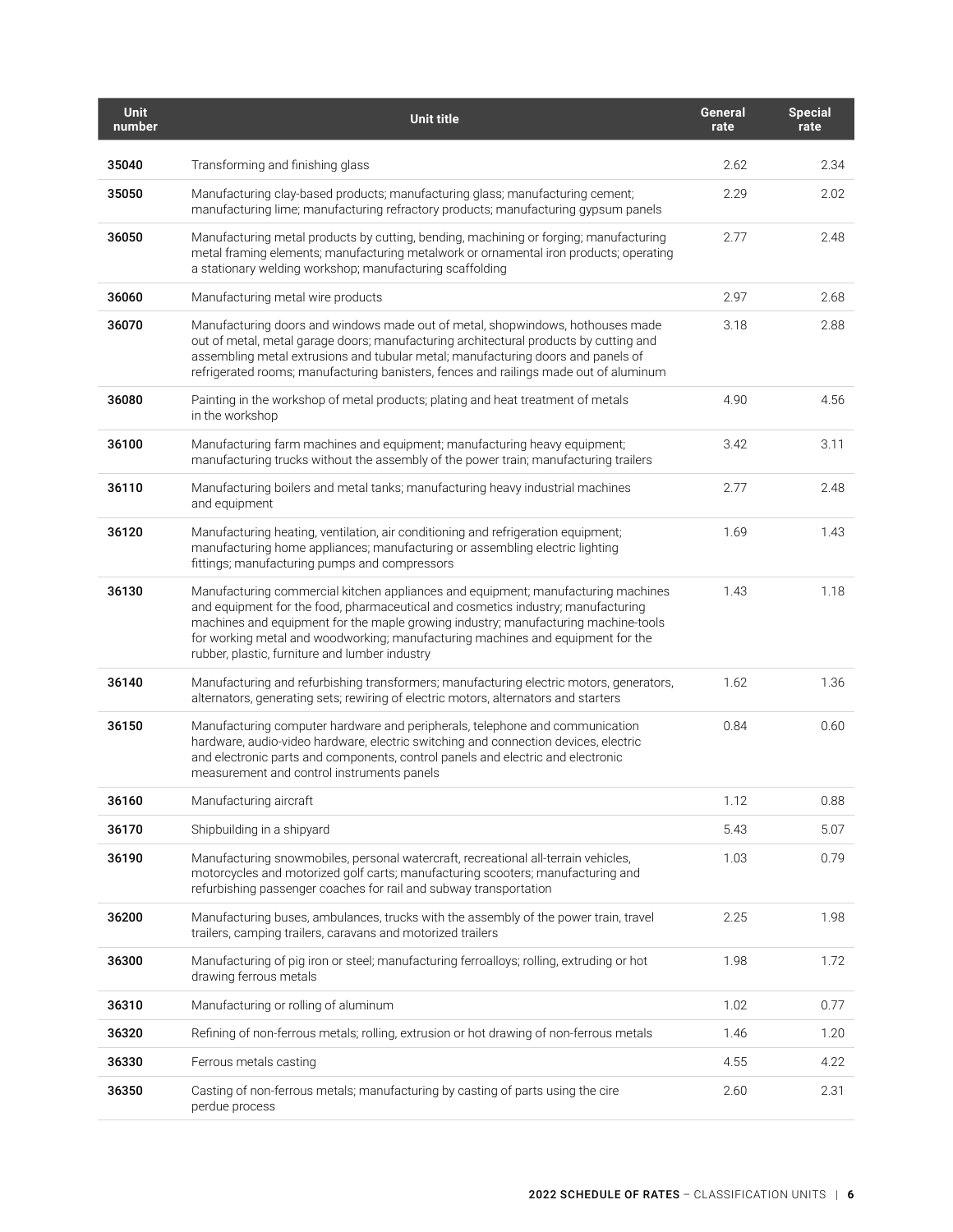| <b>Unit</b><br>number | Unit title                                                                                                                                                                                                                                                                                                                                                                                                                                                                                                                                                                                                                                           | General<br>rate | <b>Special</b><br>rate |
|-----------------------|------------------------------------------------------------------------------------------------------------------------------------------------------------------------------------------------------------------------------------------------------------------------------------------------------------------------------------------------------------------------------------------------------------------------------------------------------------------------------------------------------------------------------------------------------------------------------------------------------------------------------------------------------|-----------------|------------------------|
| 54010                 | Trading in or renting indoor or outdoor furniture for the home, the office, or commercial,<br>industrial or institutional establishments; trading in antique furniture; trading in or renting<br>big home appliances; trading in, renting or repairing audio and video equipment; repairing<br>small or big home appliances                                                                                                                                                                                                                                                                                                                          | 2.08            | 1.81                   |
| 54020                 | Trading in or renting office machines and equipment; trading in small home appliances;<br>trading in, renting or repairing computer equipment and peripherals; trading in or renting<br>electric or electronic medical or laboratory equipment; trading in medical, dental or surgical<br>instruments or supplies; trading in or renting telephone or communication equipment;<br>trading in, renting or repairing photographic material and equipment; photography service;<br>film development and printing service                                                                                                                                | 0.90            | 0.66                   |
| 54030                 | Trading in floor coverings; trading in fabrics; trading in notions; trading in decorating<br>and furniture accessories made of textile; trading in blinds; trading in paint and wallpaper;<br>trading in wrapping supplies made of paper, plastic, paperboard or polystyrene; trading<br>in disposable dishware and utensils made of paper, plastic, paperboard or polystyrene;<br>trading in plastic films and sheets; trading in sanitary supplies; trading in maintenance<br>or cleaning products                                                                                                                                                 | 1.95            | 1.68                   |
| 54040                 | Trading in clothing or clothing accessories; trading in shoes; trading in luggage or leathercraft                                                                                                                                                                                                                                                                                                                                                                                                                                                                                                                                                    | 1.15            | 0.90                   |
| 54050                 | Department stores; retailing supplies for the home and for automobiles; one-price stores                                                                                                                                                                                                                                                                                                                                                                                                                                                                                                                                                             | 2.49            | 2.21                   |
| 54060                 | Trading in dishes, pottery, knick-knacks, glassware, cutlery, utensils or cookware; trading<br>in or lending of games or toys; trading in or repairing jewellery; operating a jewellery store;<br>trading in posters, paintings, frames or materials for artists; framing service for canvasses,<br>documents or posters; trading in records, cassettes, compact discs, DVDs or software;<br>operating a video club; trading in or distribution of documents; trading in office supplies,<br>gift-wrapping supplies or greeting cards                                                                                                                | 1.41            | 1.16                   |
| 54070                 | Trading, in the same building, in a variety of products mainly intended for construction,<br>renovation and decoration; trading in wood; trading in building materials; trading in<br>prefabricated joinery; trading in fences or balustrades; trading in doors, windows or<br>outdoor siding; trading in kitchen or bathroom cabinets or counters; trading in trees,<br>shrubs, plants or flowers, including flower shops; trading in grave monuments                                                                                                                                                                                               | 2.17            | 1.90                   |
| 54080                 | Trading, renting or repairing snowmobiles, personal watercraft, recreational all-terrain<br>vehicles, motorcycles, motorized golf carts or scooters; trading or renting travel trailers,<br>camping trailers, park trailers, worksite trailers, fifth wheel trailers or camper bodies; trading,<br>renting or doing mechanical repairs on boats with a motor; trading, renting or repairing<br>machines and equipment for outdoor household maintenance work or landscaping work;<br>trading, renting or repairing power tools; rental centre offering machines and equipment<br>for outdoor household maintenance work or landscaping work or tools | 2.47            | 2.19                   |
| 54090                 | Trading in connection or communication devices, electric or electronic parts or components;<br>trading in measurement, calibration or control instruments; trading in sanitary appliances;<br>trading in heating equipment; trading in woodstoves or prefabricated fireplaces; trading in<br>air conditioning equipment                                                                                                                                                                                                                                                                                                                              | 0.94            | 0.70                   |
| 54100                 | Trading in or renting of sporting goods or equipment; trading in or renting musical instruments<br>and accessories; trading in pools or spas; trading, renting or repairing bicycles                                                                                                                                                                                                                                                                                                                                                                                                                                                                 | 0.99            | 0.75                   |
| 54210                 | Trading in metals or alloys in primary or laminated forms; operating a metal or alloy<br>cutting workshop                                                                                                                                                                                                                                                                                                                                                                                                                                                                                                                                            | 3.21            | 2.91                   |
| 54220                 | Trading in, renting or repairing farm tractors; trading in, renting or repairing farm equipment<br>for working the land and crops; trading in, renting or repairing heavy equipment for<br>construction, mining, oil or gas development, logging or road maintenance; trading in,<br>renting or repairing forklifts; trading in, renting or repairing mobile lifting devices                                                                                                                                                                                                                                                                         | 2.21            | 1.93                   |
| 54230                 | Trading in or renting heavy industrial machines and equipment; trading in or renting<br>machines and equipment for the manufacturing industry; trading in or renting farm<br>machines and equipment other than for working the land or crops; trading in or renting<br>stationary lifting or handling equipment                                                                                                                                                                                                                                                                                                                                      | 1.10            | 0.86                   |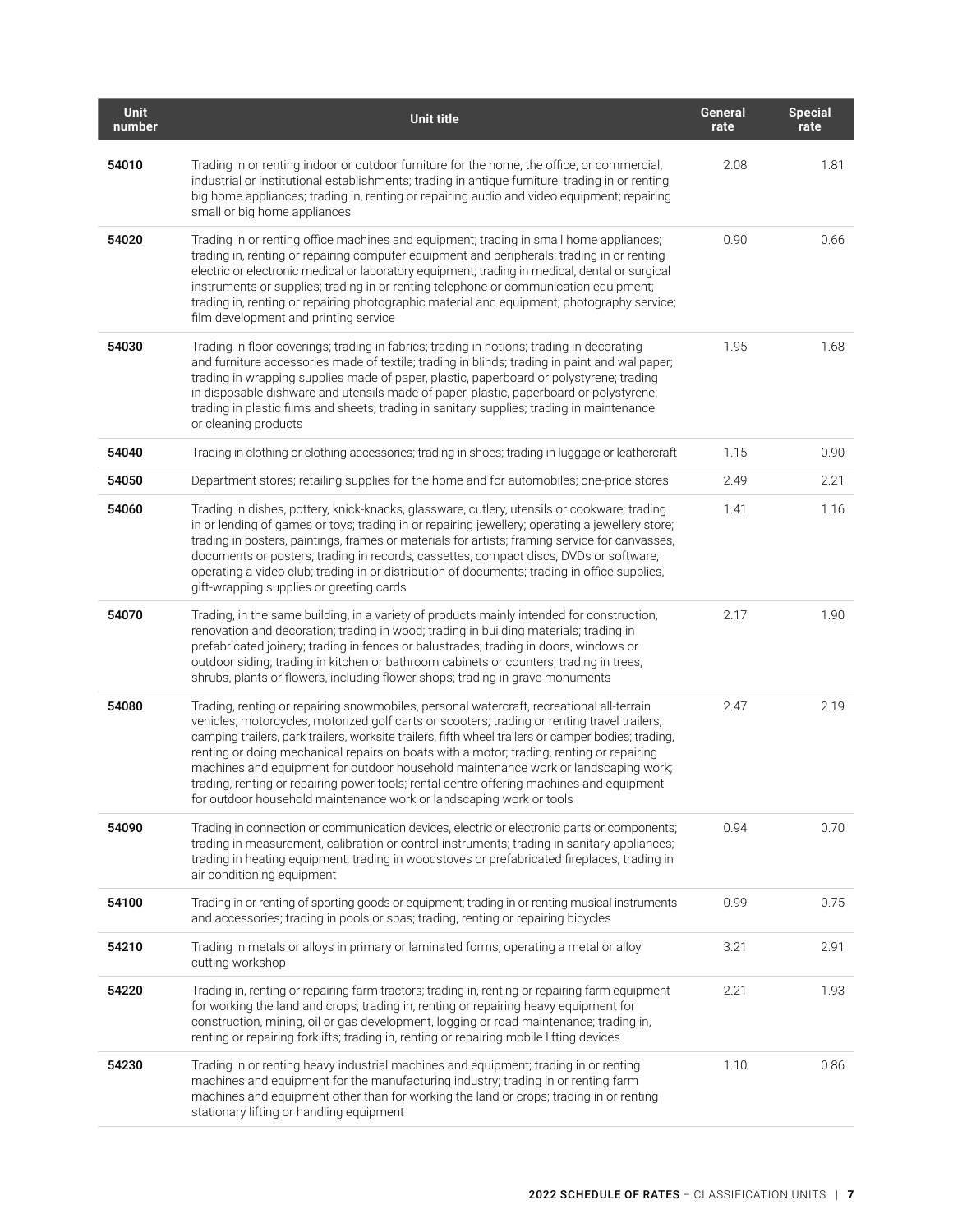| <b>Unit</b><br>number | <b>Unit title</b>                                                                                                                                                                                                                                                                                                                                                                                                              | General<br>rate | Special<br>rate |
|-----------------------|--------------------------------------------------------------------------------------------------------------------------------------------------------------------------------------------------------------------------------------------------------------------------------------------------------------------------------------------------------------------------------------------------------------------------------|-----------------|-----------------|
| 54240                 | Trading in fuel oil, propane gas, lubricating oils and greases or butane; trading in chemical<br>products; trading in or maintaining fire extinguishers                                                                                                                                                                                                                                                                        | 2.43            | 2.15            |
| 54250                 | Trading in food for farm animals; trading in seeds, seeds for sowing or mixed or<br>unmixed cereal crops; trading in pest control products; trading in domestic animals;<br>pet grooming service                                                                                                                                                                                                                               | 2.45            | 2.18            |
| 54260                 | Recycling of materials or objects                                                                                                                                                                                                                                                                                                                                                                                              | 5.31            | 4.96            |
| 54320                 | Trading in new or used automobile vehicles; trading in new or used caravans or motorized<br>trailers; renting automobile vehicles; renting caravans or motorized trailers; trading in or<br>renting trailers                                                                                                                                                                                                                   | 1.56            | 1.30            |
| 54330                 | Trading, with installation or repair on automobile vehicles, of windows, tinted glass, audio<br>or video systems, theft-security systems, electronic engine immobilizers, cruise controls,<br>remote starters, sun roofs, air conditioning systems or vehicle management systems;<br>operating a workshop to apply rust-proofing or paint sealant for automobiles; hand<br>washing or cleaning service for automobile vehicles | 2.32            | 2.05            |
| 54340                 | Trading in parts or accessories for automobile vehicles, caravans or motorized trailers                                                                                                                                                                                                                                                                                                                                        | 2.30            | 2.03            |
| 54350                 | Trading in or installing tires or tubes; operating an automobile vehicle repair workshop;<br>automobile vehicle road service or towing service; recycling with the trade in used<br>automobile vehicle parts and accessories; operating an automobile vehicle muffler<br>components installation workshop; operating an automobile vehicle suspension<br>repair workshop                                                       | 3.48            | 3.17            |
| 54360                 | Operating an automobile or trailer bodywork repair shop                                                                                                                                                                                                                                                                                                                                                                        | 3.55            | 3.25            |
| 54410                 | Wholesale trade in foodstuffs; wholesale trade in beverages, whether alcoholic or<br>non-alcoholic; transporting of raw milk                                                                                                                                                                                                                                                                                                   | 3.04            | 2.75            |
| 54420                 | Grocery store; butcher shop; fish shop; retail trade in fruit or vegetables                                                                                                                                                                                                                                                                                                                                                    | 1.86            | 1.60            |
| 54430                 | Convenience store; retail trade in beverages, whether alcoholic or non-alcoholic; trading<br>in gasoline or diesel fuel at the pump                                                                                                                                                                                                                                                                                            | 1.24            | 0.99            |
| 54440                 | Trading in body hygiene and care products; trading in drugs                                                                                                                                                                                                                                                                                                                                                                    | 0.83            | 0.59            |
| 55010                 | Air transportation; services related to air transportation                                                                                                                                                                                                                                                                                                                                                                     | 1.80            | 1.54            |
| 55020                 | Maritime and rail transport; services related to maritime and rail transport                                                                                                                                                                                                                                                                                                                                                   | 2.46            | 2.18            |
| 55030                 | Loading or unloading boats                                                                                                                                                                                                                                                                                                                                                                                                     | 2.59            | 2.31            |
| 55040                 | Transportation of passengers by road                                                                                                                                                                                                                                                                                                                                                                                           | 3.06            | 2.76            |
| 55050                 | Transport of merchandise by road                                                                                                                                                                                                                                                                                                                                                                                               | 5.94            | 5.57            |
| 55060                 | Moving services                                                                                                                                                                                                                                                                                                                                                                                                                | 12.61           | 12.08           |
| 55070                 | Transport by dump truck; snow removal                                                                                                                                                                                                                                                                                                                                                                                          | 4.48            | 4.15            |
| 55080                 | Storage services; wrapping, packaging, boxing, labeling and label changing services                                                                                                                                                                                                                                                                                                                                            | 3.14            | 2.84            |
| 55090                 | Messenger or delivery services                                                                                                                                                                                                                                                                                                                                                                                                 | 4.70            | 4.36            |
| 57010                 | Television network or station; production of films, publicity films, video clips or television<br>programs; production of music, singing, theatre or dance shows or shows of a similar<br>nature; cinema hall; drive-in; performance hall; organization of periodic events of a cultural,<br>sports or commercial nature; museum; historic site                                                                                | 1.30            | 1.05            |
| 57020                 | Recreation centre; bowling alley; billiard parlor; physical fitness centre; racket sports centre;<br>stationary amusement park; aquatic park                                                                                                                                                                                                                                                                                   | 1.44            | 1.18            |
| 57030                 | Golf club                                                                                                                                                                                                                                                                                                                                                                                                                      | 2.28            | 2.01            |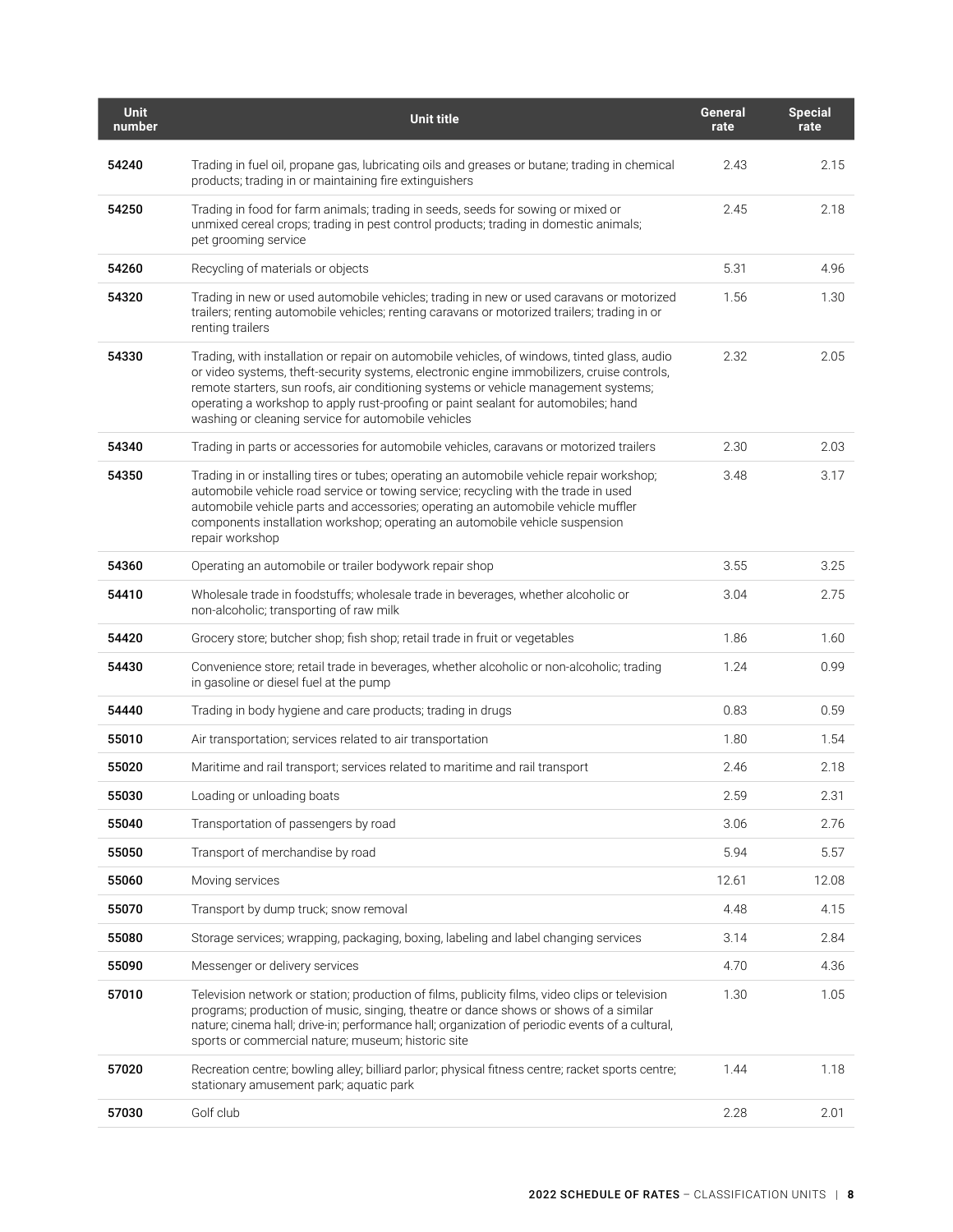| <b>Unit</b><br>number | Unit title                                                                                                                                                                                                                                                     | General<br>rate | <b>Special</b><br>rate |
|-----------------------|----------------------------------------------------------------------------------------------------------------------------------------------------------------------------------------------------------------------------------------------------------------|-----------------|------------------------|
| 57040                 | Downhill or cross-country ski centre                                                                                                                                                                                                                           | 3.90            | 3.59                   |
| 58010                 | Services related to the environment                                                                                                                                                                                                                            | 3.44            | 3.13                   |
| 58020                 | Garbage collection services; recyclable materials and objects collection services; chimney<br>cleaning services                                                                                                                                                | 5.73            | 5.37                   |
| 58030                 | Provincial detention services                                                                                                                                                                                                                                  | 3.04            | 2.75                   |
| 58040                 | Services of the Provincial Administration not otherwise specified in the other units                                                                                                                                                                           | 0.52            | 0.29                   |
| 58050                 | Job creation assistance programs                                                                                                                                                                                                                               | 0.76            | 0.52                   |
| 58060                 | Ministère des Transports du Québec                                                                                                                                                                                                                             | 1.33            | 1.08                   |
| 58070                 | Services of a municipal administration or an Indian band                                                                                                                                                                                                       | 1.88            | 1.61                   |
| 58080                 | Reintegration support fund                                                                                                                                                                                                                                     | 2.71            | 2.43                   |
| 58090                 | Production of electricity; energy transmission or distribution network                                                                                                                                                                                         | 0.59            | 0.36                   |
| 59010                 | Barbershop/hairdresser; beauty salon; epilation clinic; operation of a funeral parlor;<br>operation of a crematorium; operation of a columbarium                                                                                                               | 1.44            | 1.19                   |
| 59020                 | General and specialized hospital centre; psychiatric hospital centre; local community<br>service centre; rehabilitation centre for persons with a physical impairment                                                                                          | 1.51            | 1.25                   |
| 59030                 | Residential and long-term care centre                                                                                                                                                                                                                          | 3.46            | 3.16                   |
| 59040                 | Retirement home offering personal assistance; personal assistance services; leasing<br>of the services of orderlies                                                                                                                                            | 5.28            | 4.93                   |
| 59050                 | Home for persons in difficulty; rehabilitation centre for young persons with adjusting<br>problems; rehabilitation centre for mothers with adjusting problems                                                                                                  | 2.17            | 1.90                   |
| 59060                 | Ambulance service                                                                                                                                                                                                                                              | 4.36            | 4.03                   |
| 59070                 | Practicing medicine; consultation services in the health or social services fields; physical<br>treatment services; optometrist services; services of a dispensing optician                                                                                    | 0.89            | 0.65                   |
| 59080                 | Practicing dentistry; practicing veterinary medicine                                                                                                                                                                                                           | 1.58            | 1.32                   |
| 59090                 | Childcare centre; day care centre; nursery school                                                                                                                                                                                                              | 3.07            | 2.78                   |
| 59100                 | Social economy enterprise providing domestic assistance                                                                                                                                                                                                        | 6.07            | 5.70                   |
| 59110                 | Help centre for persons in difficulty; employment assistance centre; help centre for families;<br>help centre for consumers                                                                                                                                    | 1.20            | 0.96                   |
| 59120                 | Adapted enterprise; rehiring firm                                                                                                                                                                                                                              | 3.73            | 3.42                   |
| 59130                 | Accommodations offered by a rehabilitation centre for persons suffering from alcoholism<br>or other problems of addiction; accommodations offered by a rehabilitation centre for<br>mentally impaired persons or persons with a pervasive development disorder | 4.72            | 4.39                   |
| 59140                 | Rehabilitation centre for persons suffering from alcoholism or other problems<br>of addiction; rehabilitation centre for mentally impaired persons or persons with<br>a pervasive development disorder                                                         | 1.18            | 0.93                   |
| 59150                 | Retirement home not offering personal assistance                                                                                                                                                                                                               | 3.47            | 3.17                   |
| 60100                 | Primary, secondary or vocational instruction                                                                                                                                                                                                                   | 0.90            | 0.66                   |
| 60110                 | College- or university-level teaching; library; laboratory or research centre                                                                                                                                                                                  | 0.59            | 0.36                   |
| 61100                 | Church services; cemetery                                                                                                                                                                                                                                      | 1.40            | 1.15                   |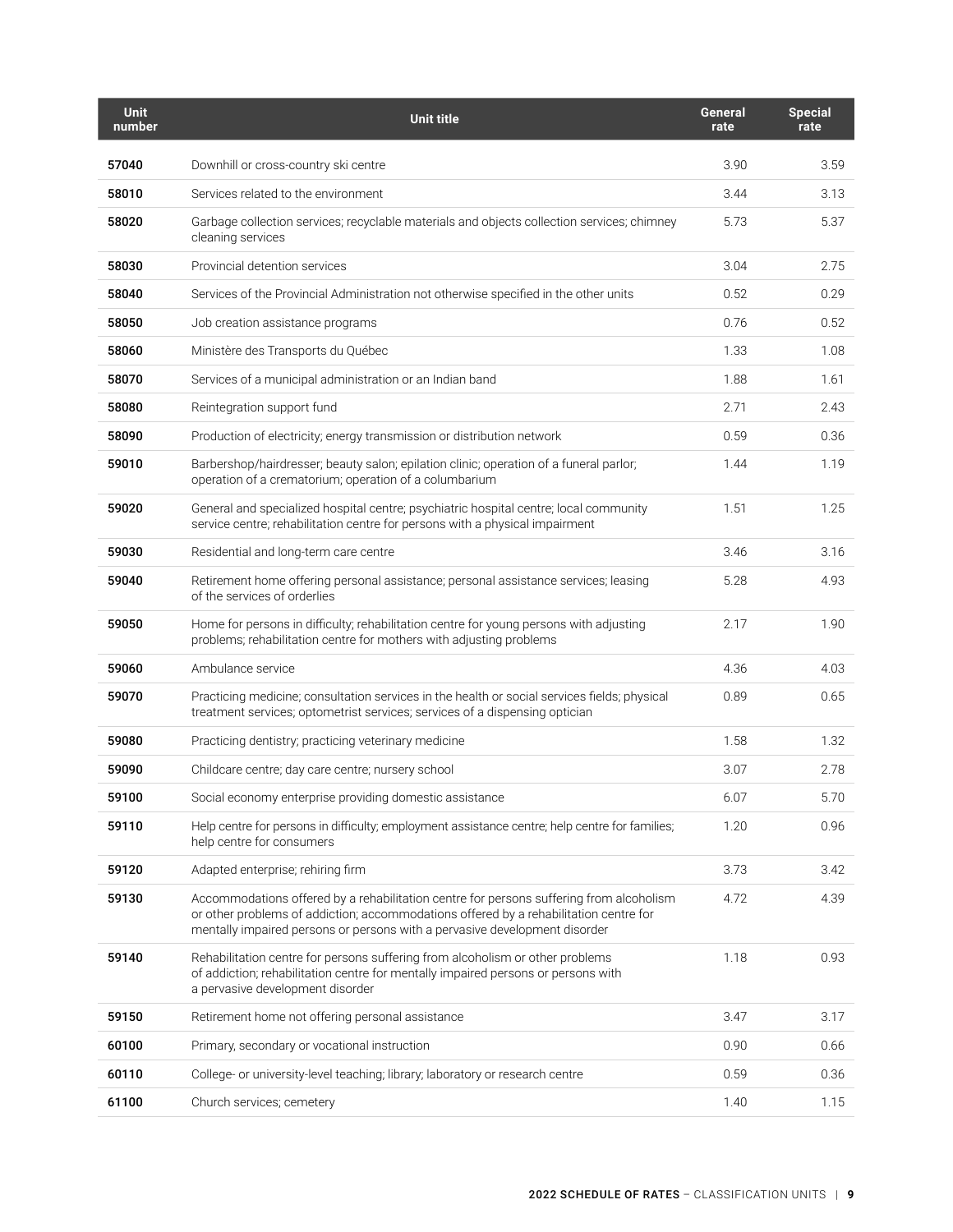| <b>Unit</b><br>number                         | Unit title                                                                                                                                                                                                                                                                                                   | General<br>rate | <b>Special</b><br>rate |
|-----------------------------------------------|--------------------------------------------------------------------------------------------------------------------------------------------------------------------------------------------------------------------------------------------------------------------------------------------------------------|-----------------|------------------------|
| 61110                                         | Lodging facility for the members of religious communities or for secular priests                                                                                                                                                                                                                             | 2.72            | 2.43                   |
| 65100                                         | Bank, savings and credit union; insurance company; public insurance or pension organization                                                                                                                                                                                                                  | 0.46            | 0.23                   |
| 65110                                         | Brokerage firm; professional services firm; firm offering administrative support services                                                                                                                                                                                                                    | 0.44            | 0.21                   |
| 65120                                         | Traditional or wireless telecommunications network; radio station; advertising agency;<br>survey firm; marketing agency; public relations agency; document publishing business;<br>call centre                                                                                                               | 0.50            | 0.27                   |
| 65130                                         | Professional engineering services firm; scientific advisory services firm                                                                                                                                                                                                                                    | 0.60            | 0.37                   |
| 65140                                         | Security or investigation agency; securities transportation service by armored car                                                                                                                                                                                                                           | 2.24            | 1.96                   |
| 65150                                         | Administration of the operations of subsidiaries or branch offices located outside Québec                                                                                                                                                                                                                    | 0.44            | 0.21                   |
| 65160                                         | Road flagging services; installation of road safety equipment                                                                                                                                                                                                                                                | 6.80            | 6.41                   |
| 67100                                         | Associations of businesses, of institutions or of organizations; union organizations; hiring<br>out of the services of office workers                                                                                                                                                                        | 0.72            | 0.48                   |
| 67110                                         | Hiring out of the services of warehouse, workshop or factory personnel                                                                                                                                                                                                                                       | 4.52            | 4.19                   |
| 67120                                         | Hiring out of the services of truckers, delivery drivers or driver helpers                                                                                                                                                                                                                                   | 6.08            | 5.71                   |
| 68010                                         | Restaurant; fast food counter; drinking establishment                                                                                                                                                                                                                                                        | 1.67            | 1.41                   |
| 68020                                         | Cafeteria; catering services; mobile canteen; operation of vending machines                                                                                                                                                                                                                                  | 2.45            | 2.17                   |
| 68030                                         | Hotel establishment; youth hostel; residential hotel; relaxation centre offering<br>accommodations; bed and breakfast                                                                                                                                                                                        | 2.47            | 2.19                   |
| 68040                                         | Outfitting establishment; campground; mobile home park; camp with accommodations;<br>management and upkeep of parks of the Provincial Administration                                                                                                                                                         | 2.75            | 2.46                   |
| 68050                                         | Operation of buildings; management of buildings; dormitories for students; parking lots;<br>rental of storage spaces without handling activities                                                                                                                                                             | 2.19            | 1.92                   |
| 69960*                                        | Repairing, installing or maintaining production machinery; operating a mobile welding unit                                                                                                                                                                                                                   | 4.06            | 3.74                   |
| 77010                                         | Laundry services; dry cleaning services; linen supply services with washing                                                                                                                                                                                                                                  | 5.00            | 4.66                   |
| 77020                                         | Building maintenance services                                                                                                                                                                                                                                                                                | 3.74            | 3.43                   |
| 77040<br>Unit in force as<br>of April 6, 2022 | Domestic help services for individuals                                                                                                                                                                                                                                                                       | 3.37            | 3.07                   |
| 80020<br>Exceptional<br>unit                  | Work done both inside and outside offices                                                                                                                                                                                                                                                                    | 0.56            | 0.33                   |
| 80030*                                        | Excavation work; paving work; assembly of fences; installation of guardrails; rental<br>of cranes with operators                                                                                                                                                                                             | 4.84            | 4.50                   |
| 80040*                                        | Blasting; drilling; soil mechanics; pile-driving and special foundations                                                                                                                                                                                                                                     | 6.15            | 5.78                   |
| 80060*                                        | Construction of energy transmission or distribution lines; construction of energy<br>transforming stations                                                                                                                                                                                                   | 2.98            | 2.69                   |
| 80080*                                        | Erecting metal frame structures and tanks                                                                                                                                                                                                                                                                    | 11.17           | 10.67                  |
| 80100*                                        | Cement work; concrete work; concrete forming work                                                                                                                                                                                                                                                            | 6.82            | 6.43                   |
| 80110*                                        | Carpentry work; joinery work; exterior cladding work on buildings; work related to indoor<br>systems; painting work; installation of flexible coverings; installation of marble, granite,<br>ceramics and terrazzo; plastering and jointing work; insulation work; installation of<br>scaffolds or bleachers | 7.12            | 6.72                   |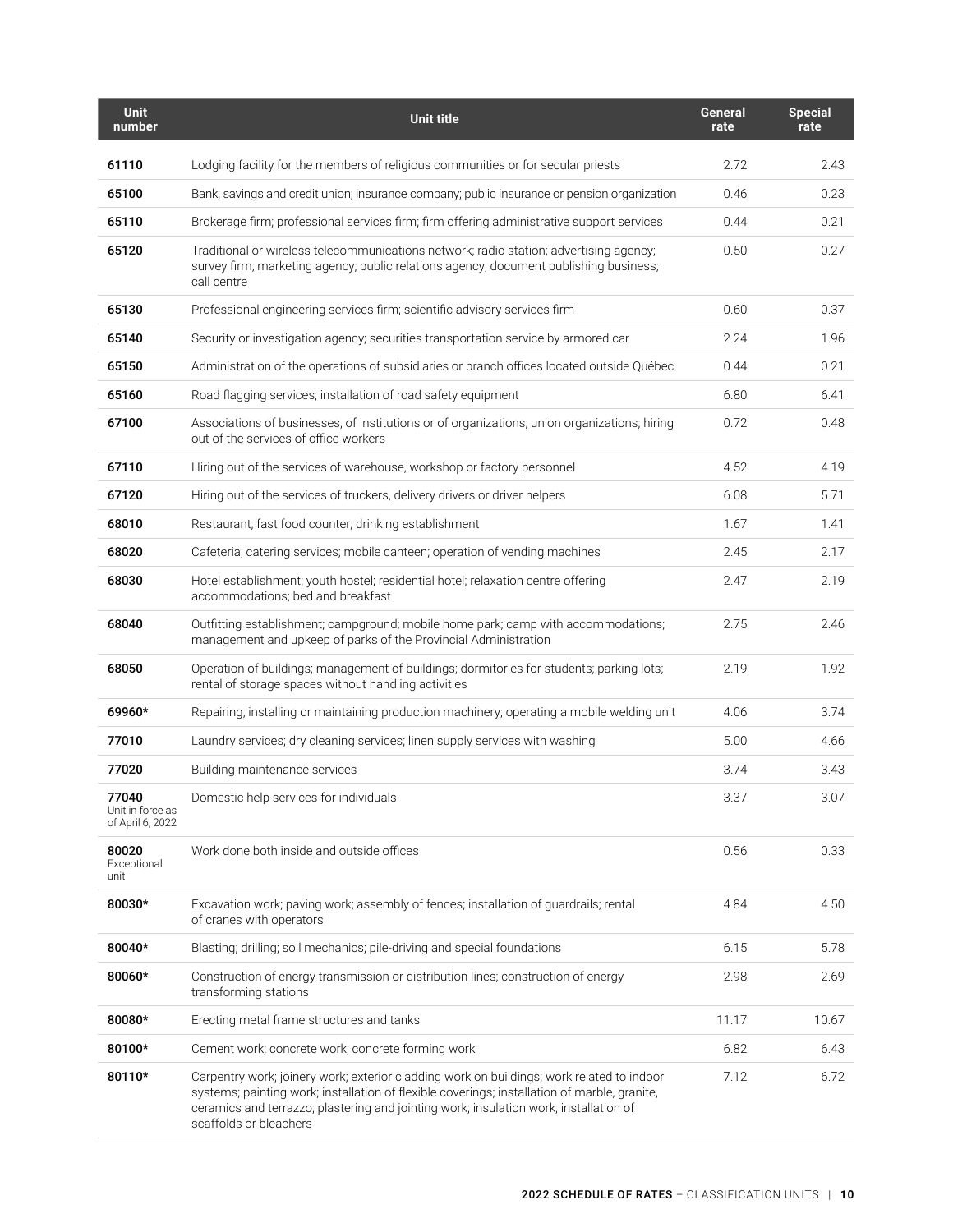| <b>Unit</b><br>number        | Unit title                                                                                                                              | General<br>rate | <b>Special</b><br>rate |
|------------------------------|-----------------------------------------------------------------------------------------------------------------------------------------|-----------------|------------------------|
| 80130*                       | Roofing work; installation of gutters                                                                                                   | 10.43           | 9.96                   |
| 80140*                       | Masonry work                                                                                                                            | 8.79            | 8.35                   |
| 80150*                       | Glass work; glazing work                                                                                                                | 7.50            | 7.09                   |
| 80160*                       | Millwright works; boilermaking work; plumbing and pipefitting work; pipe insulation work;<br>work related to mechanized transit systems | 4.06            | 3.74                   |
| 80170*                       | Electrical work                                                                                                                         | 2.97            | 2.68                   |
| 80180*                       | Sheet metal work                                                                                                                        | 4.91            | 4.57                   |
| 80190*                       | Installation of electronic equipment, alarm or control systems                                                                          | 2.45            | 2.17                   |
| 80200*                       | Refrigeration work, air conditioning work                                                                                               | 4.29            | 3.97                   |
| 80230*                       | Landscaping work; installation of pools or spas                                                                                         | 3.75            | 3.44                   |
| 80250*                       | Ornamental building metal work                                                                                                          | 11.12           | 10.62                  |
| 90010<br>Exceptional<br>unit | Work done exclusively in offices                                                                                                        | 0.43            | 0.20                   |
| 90020<br>Exceptional<br>unit | Salespersons or sales representatives                                                                                                   | 0.56            | 0.33                   |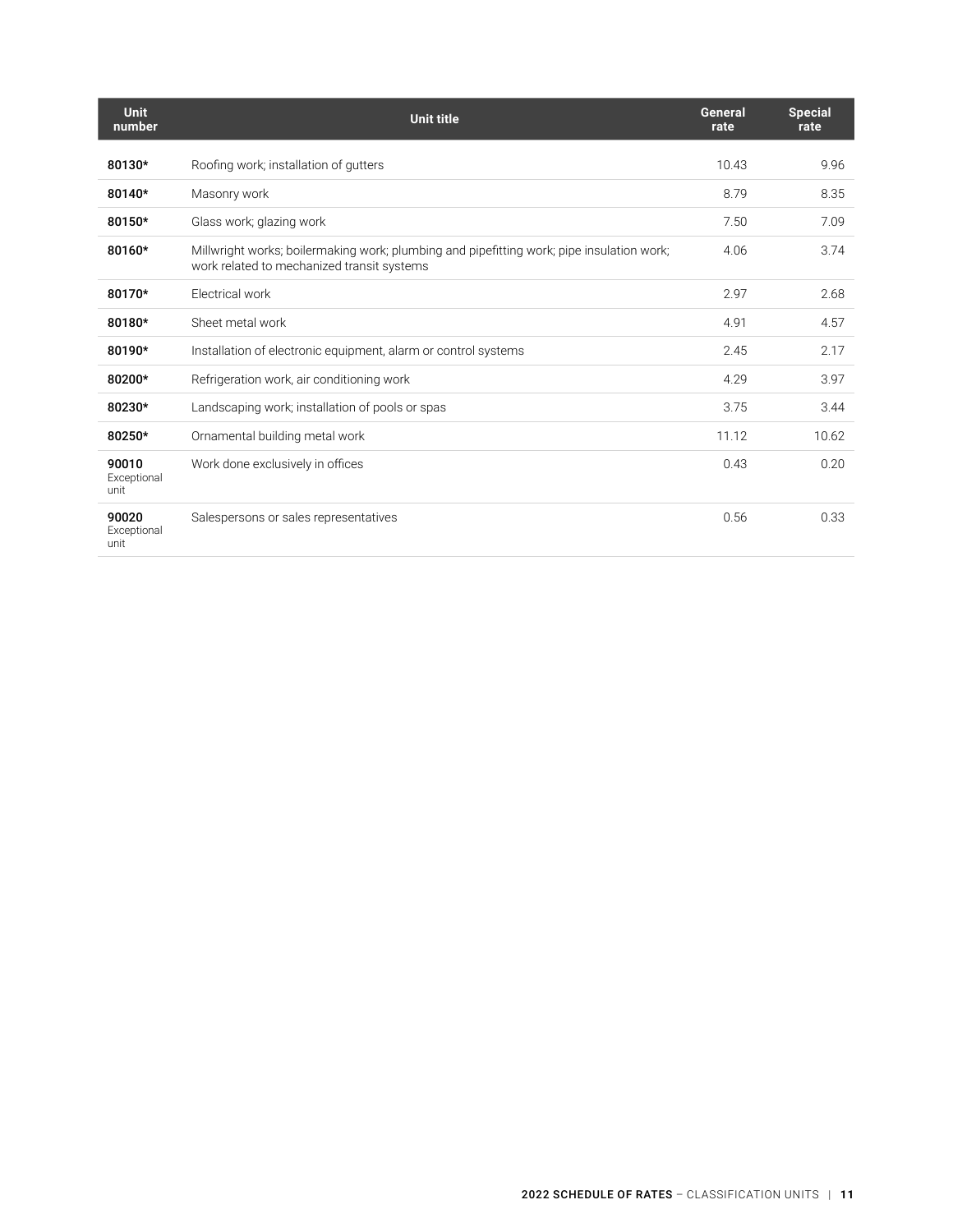# <span id="page-13-0"></span>Premium rates pertaining to the financing of joint sector-based associations for the year 2022

| <b>Activity sector</b>                                                                                                                 | Rate  |
|----------------------------------------------------------------------------------------------------------------------------------------|-------|
| Automobile services                                                                                                                    | 0.068 |
| Construction                                                                                                                           | 0.034 |
| Manufacturing of transportation equipment and machines                                                                                 | 0.054 |
| Mining and mining services                                                                                                             | 0.080 |
| <b>Municipal affairs</b>                                                                                                               | 0.040 |
| Printing and related activities; manufacturing of metal products and electrical equipment; clothing, textile<br>and hosiery industries | 0.040 |
| <b>Provincial administration</b>                                                                                                       | 0.046 |
| Social affairs                                                                                                                         | 0.022 |
| <b>Transportation and storage</b>                                                                                                      | 0.050 |